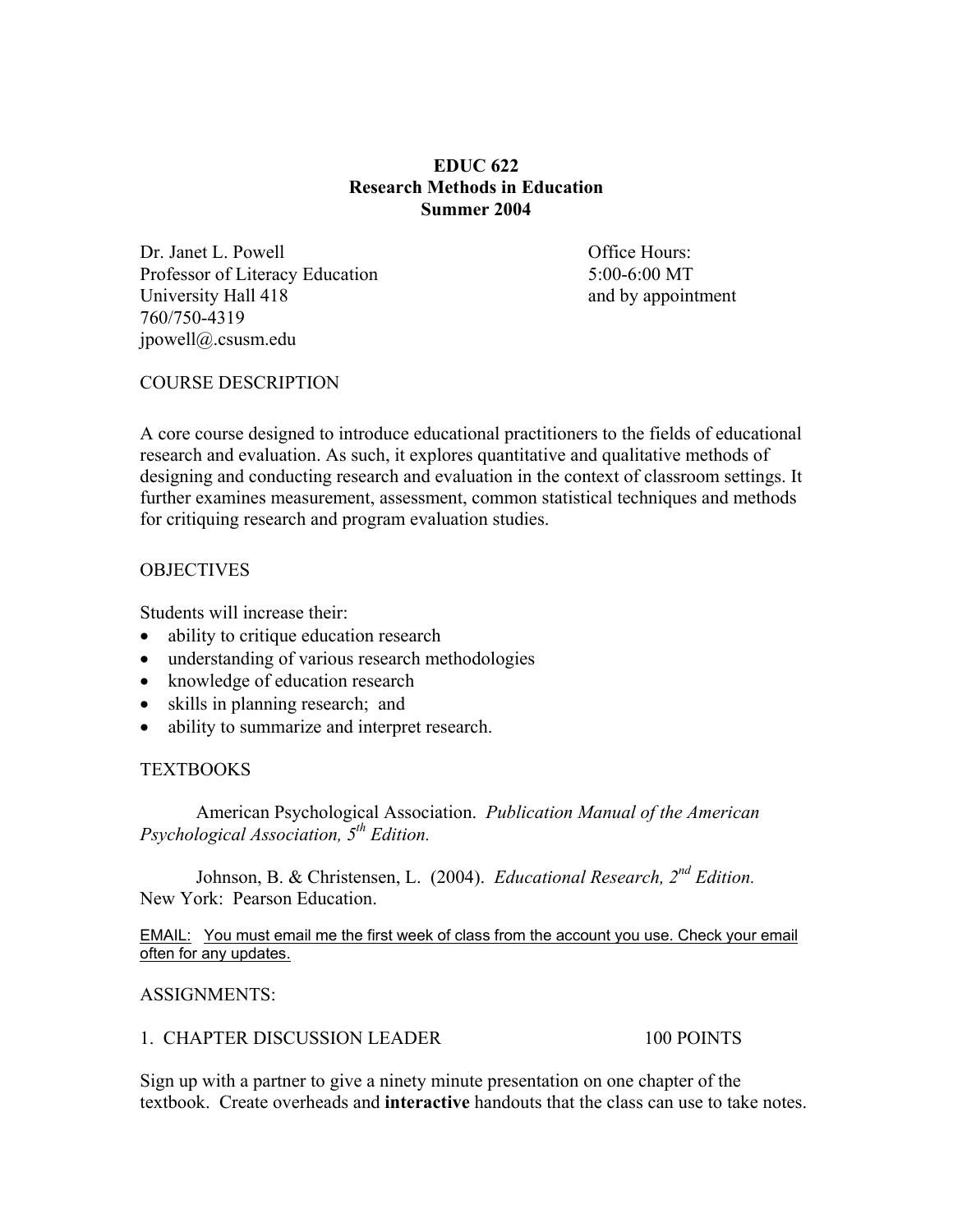Email your handout to the professor at least two days before your presentation.

3. RESEARCH PROPOSAL 200 POINTS

The final paper assignment is to write or revise the first three chapters of a thesis in *APA format.* You will give a 10 minute presentation of your paper *highlighting the methodology (Chapter Three)* at the end of the semester. Each chapter must be peer reviewed by two classmates.

#### **Research Proposal Outline**

Title Page

Table of Contents

Chapter I - Introduction to Study **Background** Statement of the Problem Purpose of the Study and Rationale Research Questions and Hypotheses Significance of Study and Applications **Limitations** Definitions of Terms

Chapter II - Review of Literature **Introduction** Subtopic Sections (at least 3) Summary of Literature Review

Chapter III - Methodology **Introduction**  Design Subjects **Materials**  Procedure Analysis

References

Appendices

- A Time Schedule
- B Budget
- C Instruments
- D others-optional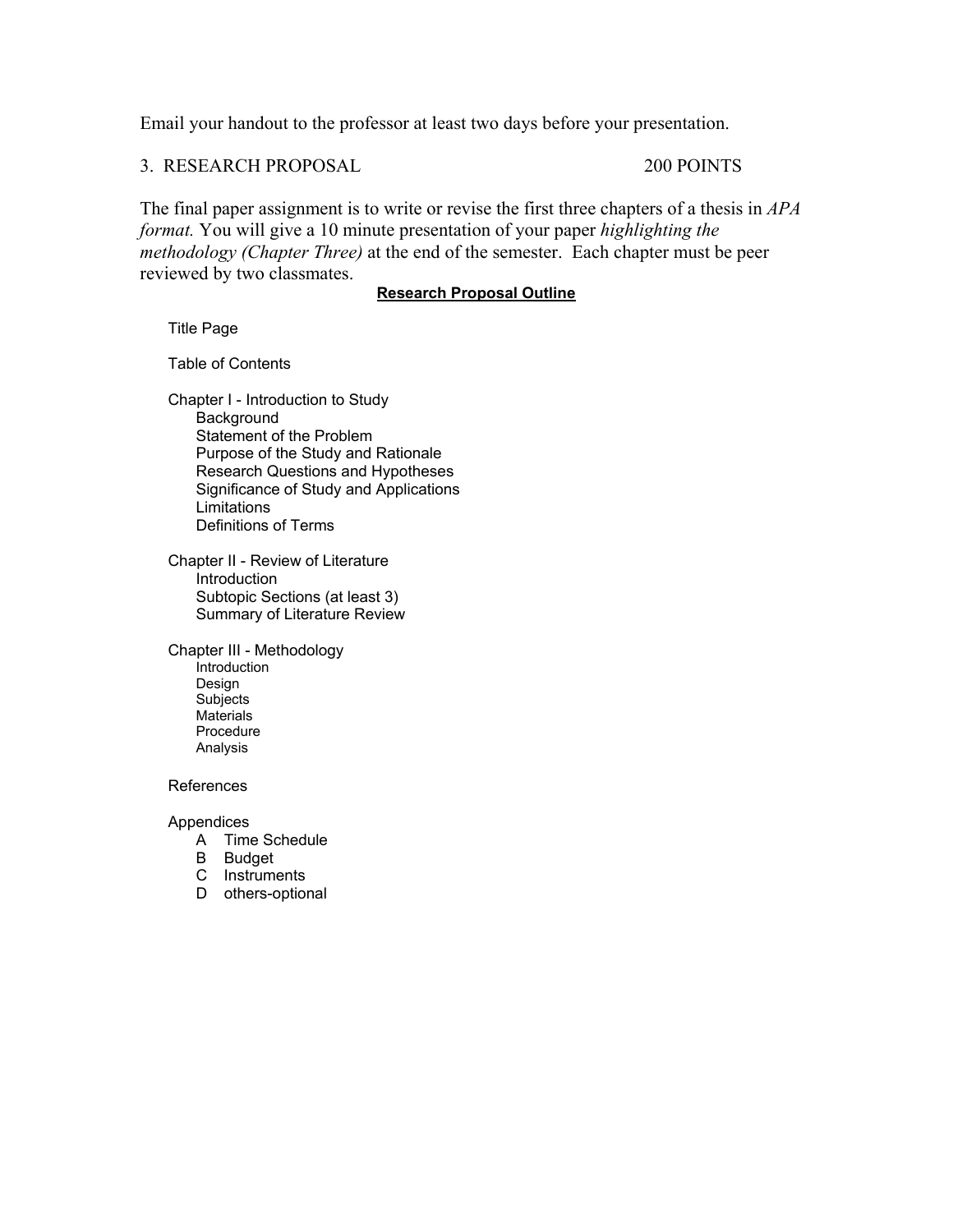#### **RESEARCH PROPOSAL RUBRIC**

| <b>Category</b>           | <b>Chapter 1</b> | <b>Chapter 2</b> | Chapter 3  | <b>References</b> | <b>Presentation</b> |
|---------------------------|------------------|------------------|------------|-------------------|---------------------|
|                           | Max 50 pts       | Max 50 pts       | Max 50 pts | Max 15 pts        | Max 35 pts          |
| Organization              |                  |                  |            |                   |                     |
| <b>Completeness</b>       |                  |                  |            |                   |                     |
| <b>Content</b>            |                  |                  |            |                   |                     |
| <b>Relevance</b>          |                  |                  |            |                   |                     |
| <b>Clear Presentation</b> |                  |                  |            |                   |                     |

**Total Score \_\_\_\_\_** 

# **Master Thesis/Project Guidelines**

# CHAPTER ONE INTRODUCTION/FOCUS OF THE THESIS/PROJECT

This chapter will define the research or project focus. Explain what you hope to accomplish in your thesis/project. What issue is to be addressed? Definitions of terms must be very clear. Do not assume that your reader knows what you mean when you use educational jargon.

Thoughts for the Writer/Reader:

- Are terms and definitions clear?
- Is it clear what the focus of the research will be? One of two formats should be used: 1) The research shows X, Y, and Z, but it doesn't show  $\cdots$  -or- 2) This research will help build upon the research of  $X, Y$ , and  $Z$  by
- Is the question *very* clear? Do you understand exactly what the author hopes to find?
- Is the chapter written in present tense? (With the exception of citations of other research; use past tense or present perfect tense for these--see APA)

# CHAPTER TWO REVIEW OF THE LITERATURE

This chapter will put the research or project in context with what is already known. Review what is currently known (and not known) about the issue. Where is the field in terms of what is happening with the topic? Put your project/issue into a theoretical context. What theories/ principles are you basing your projection? What are your assumptions? The review of the literature puts the project in perspective and lets the reader know why the project is of significance. It also provides a *critical analysis* of the research. *You must have at least eight peer reviewed articles.*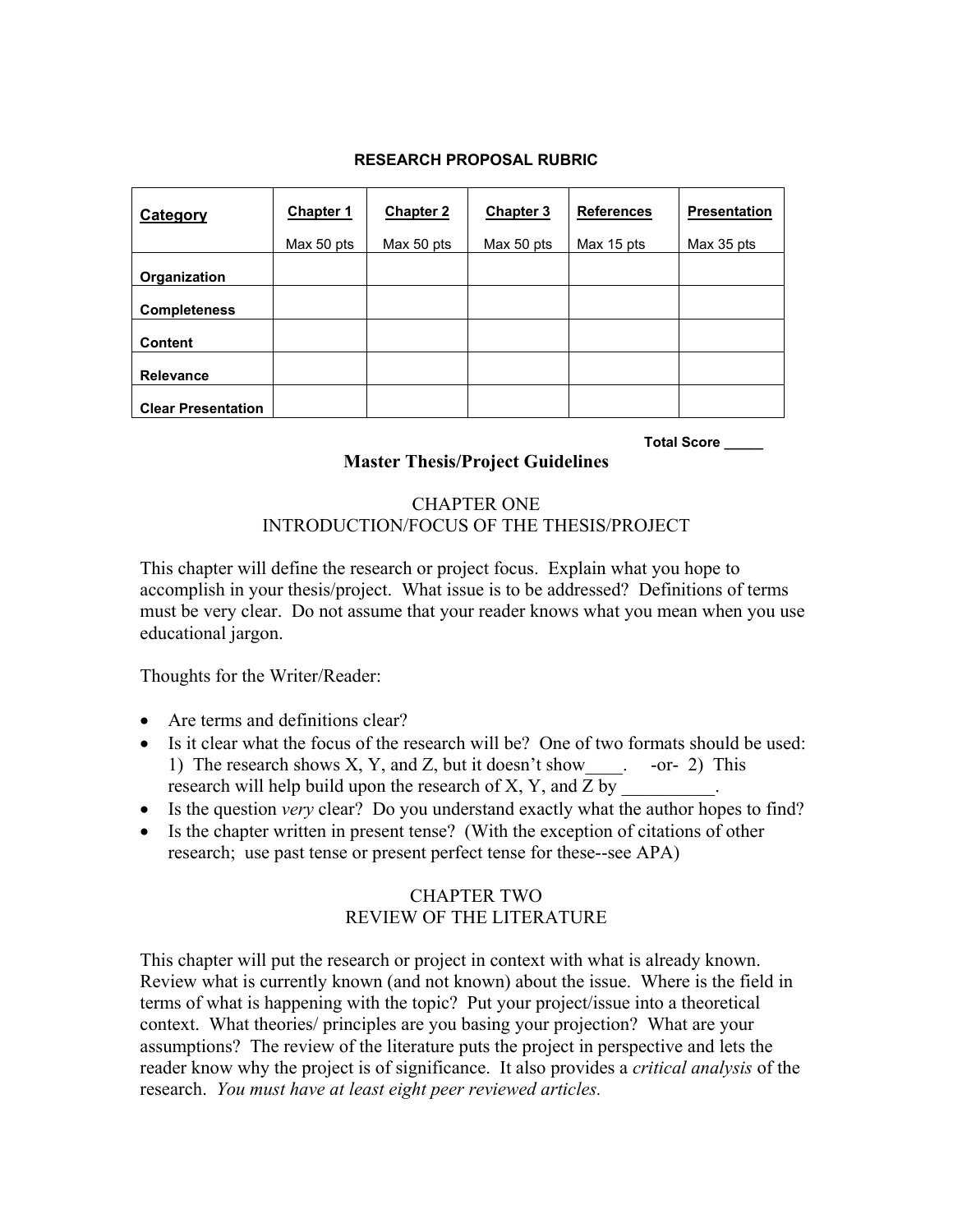Thoughts for the Writer/Reader:

- Is all the research discussed relevant to the question presented in Chapter One?
- Do you understand the essential elements of the each article cited? Did the author provide information on the methodology, subjects, and conclusions of each article? Did the author mention strengths and weaknesses of the research?
- Are the majority of the articles from professional, peer reviewed journals?
- Is the chapter written in past tense?

# CHAPTER THREE **METHODOLOGY**

This chapter describes the research or project designs and data collection. How will the research/project be conducted? Why did you select that design? What must be done in order for you to accomplish your goals? In the introduction to this Chapter, cite Charles identifying the methodology you have selected and a clear rationale for using that methodology.

Thoughts for the Writer/Reader:

- Are descriptions of the methodology specific enough that someone could replicate?
- Is it clear who did what and when? Is it clear how these decisions were made?
- Whenever possible, did the author use examples of classroom scenarios, student work, teacher lesson plans, etc.?
- Is the chapter written in past tense?

If a project, did the author list conclusions from the review of literature and list specifically how those conclusions will be implemented into the final project?

# **General Guidelines for Peer Review:**

- APA format should be followed. Read APA for important information on such things as spacing, margins, etc.
- Give the author specific feedback on what you understood and what you didn't understand
- Think about how well the chapter holds together. Does it all seem relevant/necessary? Could any parts be cut?
- Is it clear? Does it all make sense? What needs clarification?
- Is there a clear and easy to follow organization? Are large pieces of text broken up? Are there appropriate subheadings?
- Is the theoretical orientation of the writer clear?
- Is there a summary and/or a concluding paragraph? This should be a transition to what will follow.
- Are all necessary terms defined? (Assume someone familiar with education will be the reader, but do not assume that they will understand all professional jargon).
- Did the author use spell check?
- Did the author cite properly? Are all citations in the reference page? Anything that is